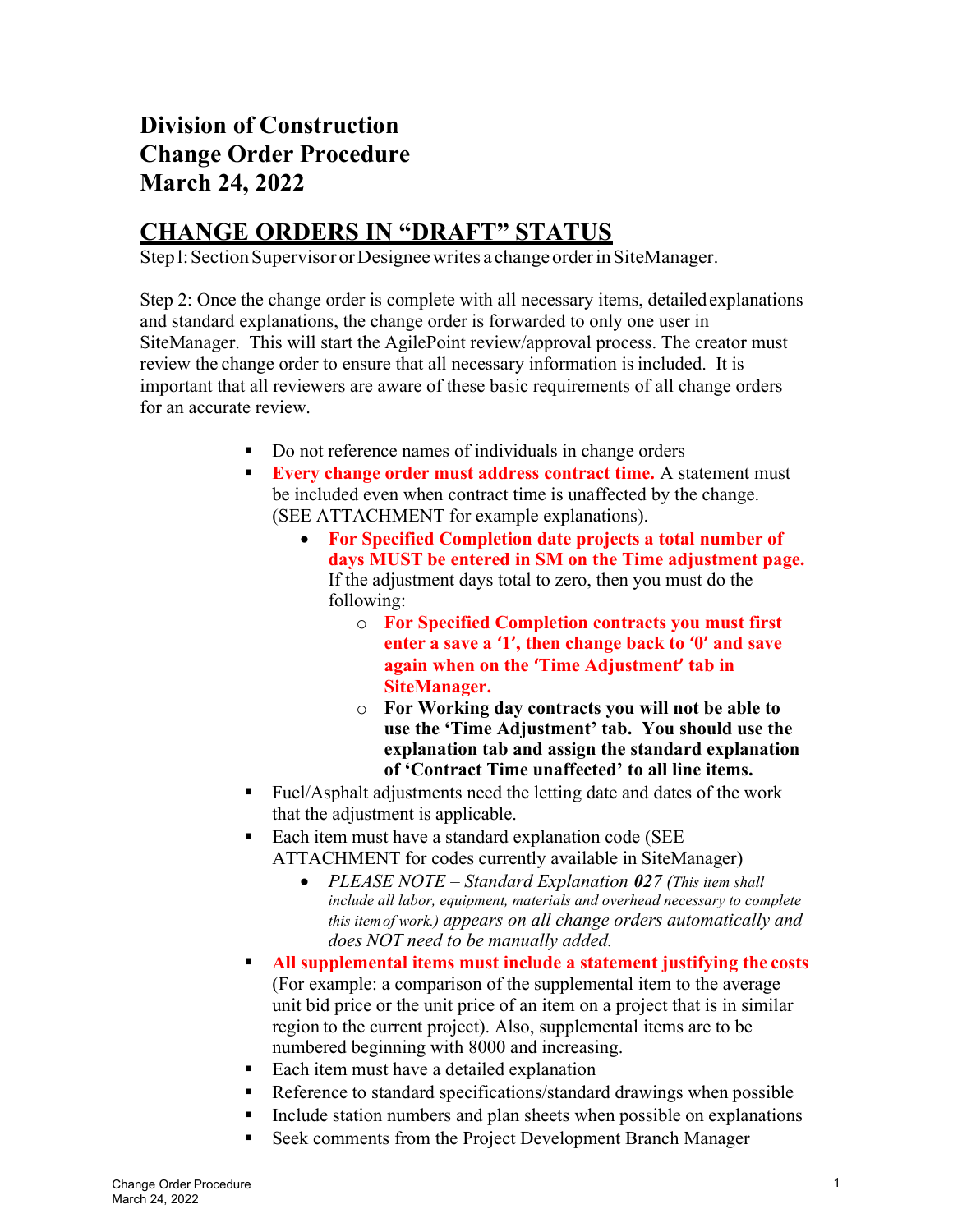Provide supporting documentation for change orders. If change order references information is on file, then that information must be sent with the change order. (There have been many instances where a note was included that the information was on file in the section office and for whatever reason the information was unavailable when needed). Supporting documentation can be added in AgilePoint only by the creator or Central Office Construction Liaison during review.

MAKE SURE THE CHANGE ORDER PROVIDES A DETAILED DESCRIPTION WITH A CLEAR UNDERSTANDING OF WHY THE CHANGES WERE MADE. THE GOAL OF THE DESCRIPTION IS FOR SOMEONE UNFAMILIAR WITH THE PROJECT TO BE ABLE TO READ THE CHANGE ORDER AND HAVE AN UNDERSTANDING OF WHY THE CHANGE WAS MADE. PLEASE BE CONCISE.

### WHAT? WHERE? WHY?

Step 3: Forward the "draft" change order for review in SiteManager to the following: Only one (1) user (typically the user that is performing the forward action in SiteManager).

NOTE: FURTHER INFORMATION ON AGILEPOINT, INCLUDING GUIDANCE AND FAQ, CAN BE FOUND ON THE DIVISION OF CONSTRUCTION WEBSITE AT https://transportation.ky.gov/Construction/Pages/eConstruction-Change-Order-Training-Guides.aspx

Step 4: The central office field liaison or section supervisor should check for funding approval on the following project types: FD05 (State Resurfacing), CB06 (Rural Secondary) and FE02 (Bridge Maintenance). If the section supervisor obtains funding approval, he/she include the documentation of this approval with supporting documentation.

\*\*NOTE: Failure to complete any request to provide additional information or to make suggested changes by Central Office, will delay processing.

Step 5: The status of the change order can be tracked in AgilePoint.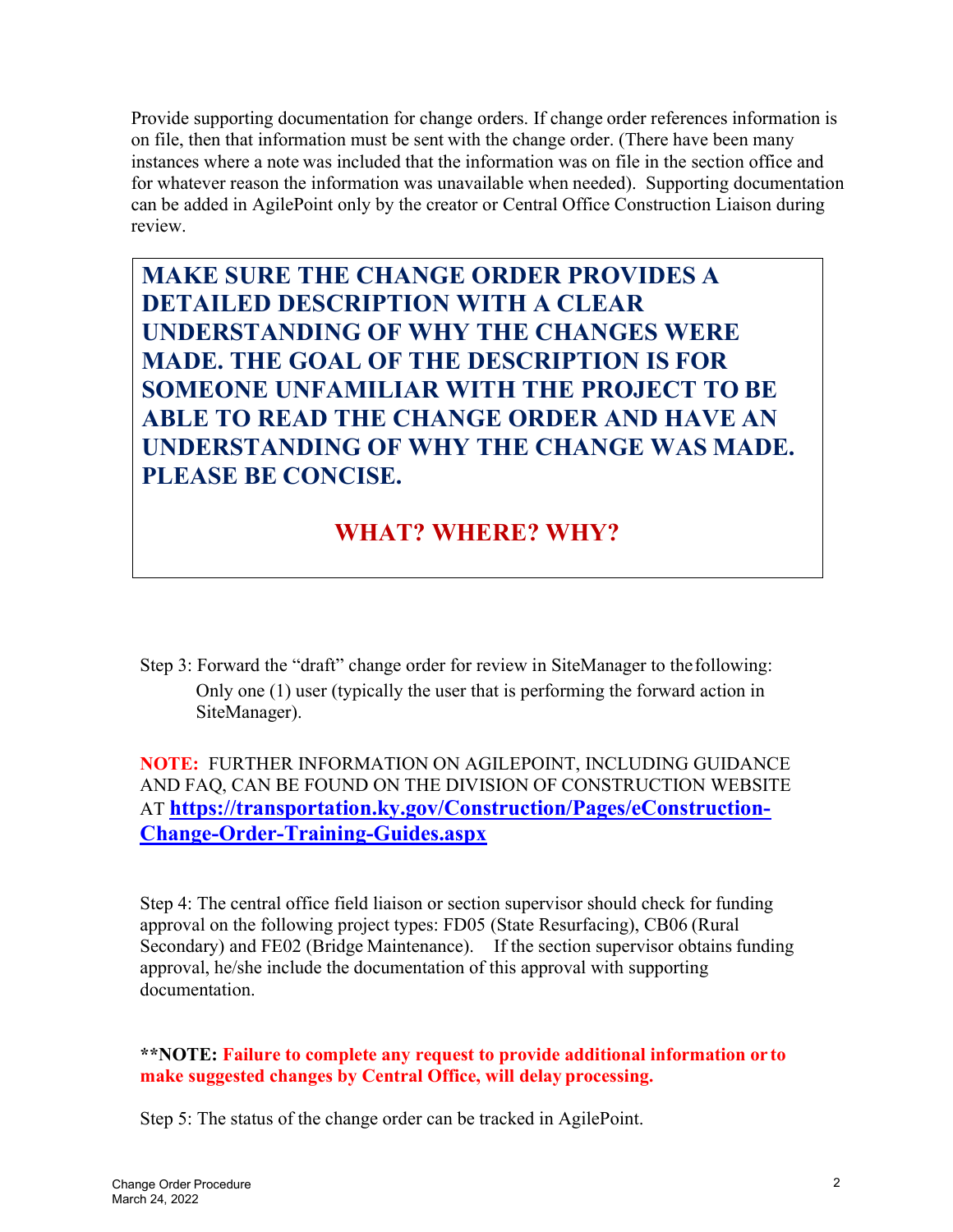#### \*\*\**VERY IMPORTANT*\*\*\* IF CHANGES ARE MADE TO THE CHANGE ORDER \$\$ AMOUNT AFTER IT IS FORWARDED FOR REVIEW IN SITEMANAGER, Agile Point will mark for rework and send back to the creator. This will restart the review process.\*\*\*\*\*

#### CHANGE ORDERS IN PENDING STATUS

Step l: The system will automatically switch the change order status in SiteManager from "Draft" to "Pending" after the Deputy State Highway Engineer for Construction approves it in Agile Point.

\* Please note that the period of time between the State Highway Engineer's final approval and the EMARS final approval may take a couple of weeks. Final approval cannot be applied in SiteManager (released for payment) until funds have been received from Program Management to cover the money involved in the change order. However, if it has been longer than a month, please inquire about the status of the change order with Central Office Construction. It is important to remember that a pay estimate cannot be completed on a change order item until it has obtained "FINAL APPROVAL" in SiteManager.

Step 5: After the Change Order Manager has applied the final approval in SiteManager, the Change Order Manager will complete the following during their final approval in Agile point:

Select users for notification, to include contractor, District, Section, and Materials personnel. This will send a PDF of the final approved change order for the reference.

#### CRITICAL CHANGE ORDERS – A critical change order is anything that will stop work on a project. Please note that very few change orders are CRITICAL.

Step l: The Section Supervisor or designee will send an email detailing the reason for the change with an estimated price to complete the work. Please include a description of why the change is an emergency and verbal approval is necessary. This email should be sent to the Branch Manager for Project Delivery and Preservation (PDP) and the Central Office Field Liaison.

Step 2: The Central Office Field Liaison will forward the email to the Director of Construction along with any comments. The Central Office Field Liaison will obtain FHWA approval if applicable.

Step 4: The Director of Construction can give verbal approval to proceed with critical change order work. If the item is a large sum of money, then the Deputy State Highway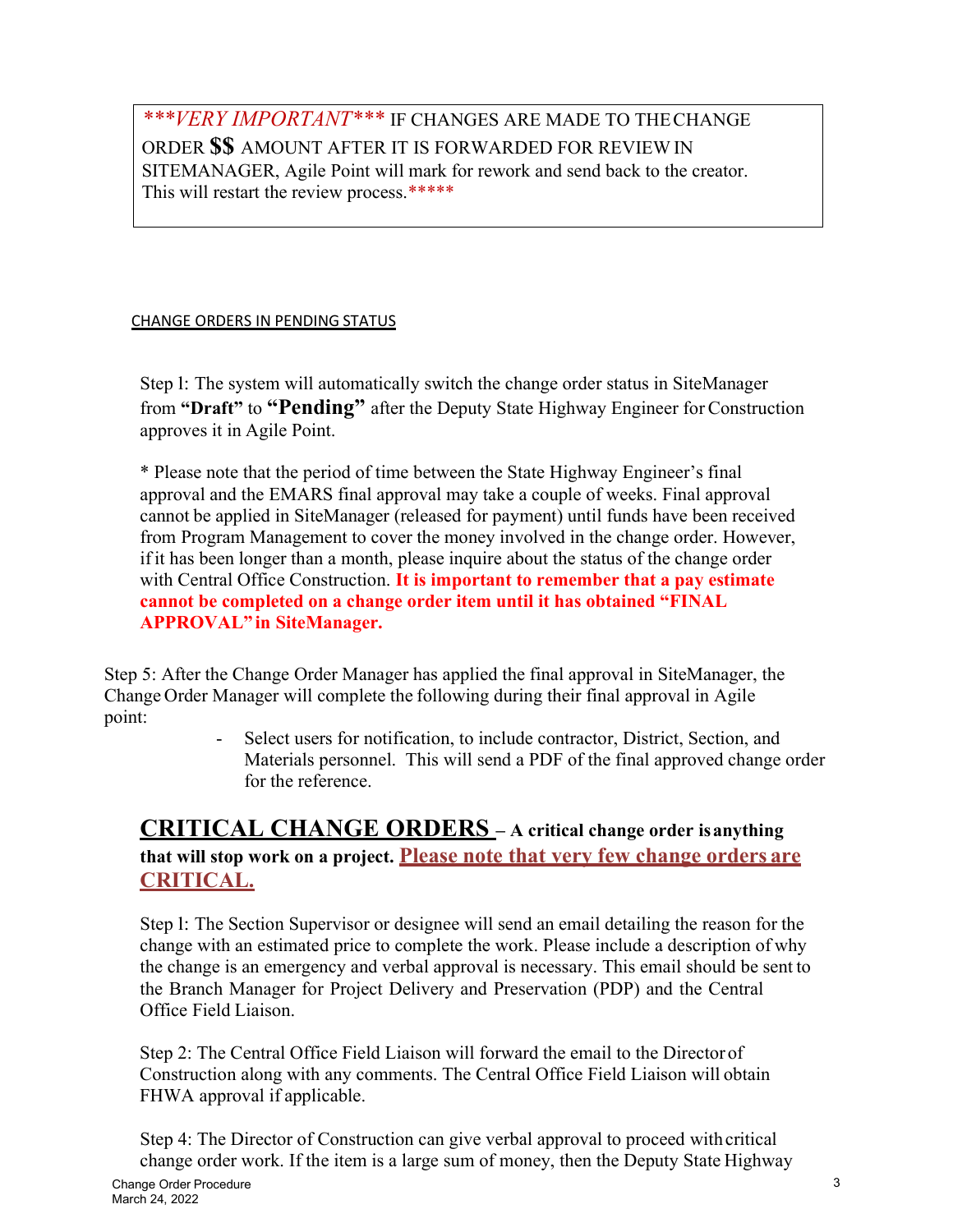Engineer for Construction will have to be consulted. Every effort will be made to get an expedited decision.

Step 5: The Central Office Field Liaison or Director of Construction will notify the PD&P Branch Manager and Section Supervisor of the decision concerning the requested critical change order item.

Step 6: If verbal approval is given, enter the change order into SiteManager as soon as possible. The intent is for the change order to be drafted immediately after receiving verbal approval.

# OVERRIDE CHANGE ORDERS

What is an override change order? An override change order is a zero dollar change order that is used to establish an item in a contract. Override change orders can be used to create items such as Liquidated Damages and Non-Specification Material. Both of these items are part of the contract, however, there was no bid item established in the original contract. The override change order function eliminates Line Item Adjustments and allows for better tracking of these items.

#### NOTE: Override change orders are NOT processed through AgilePoint.

How do I get an override change order? Email the **SiteManager Support team at KYTC. SiteManagerTeam** $@ky.gov$  the following: contract ID, item that you need established, and reason for this item. In most cases, the entire process can be completed within one day. Once you receive notification that the override change order has been completed, you may use the item on the next estimate.

A supplemental description will be needed for all Liquidated Damages or Non-Spec Material items. This will be added to the item name for ease in determination what purpose the item was created for (e.g. "LIQUIDATED DAMAGES – EROSION CONTROL", "NON-SPEC MATERIAL – SS1-H", etc.).

#### Examples of Override Change Order Items:

- Milling Reimbursement
- Liquidated Damages
- Non-Specification Material
- Fuel & Asphalt Adjustment (If the adjustment is negative or when the project has a surplus of funds to cover a positive amount)
- Lot Pay Adjustment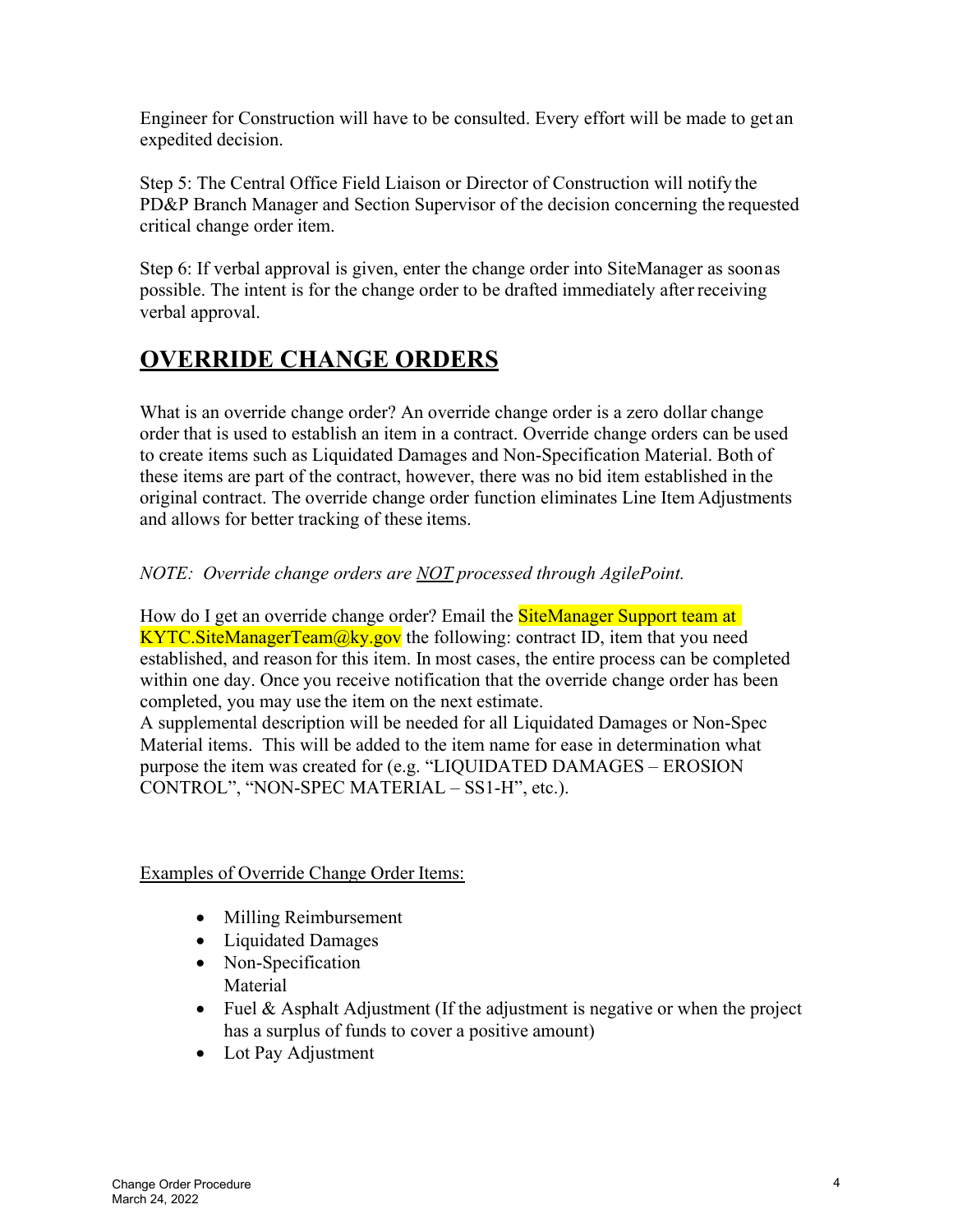# ESTABLISHING A NEW ITEM

Prior to getting an item established, the section engineer should examine current bid items that are available within the system. If there is an existing bid item that could be used with a supplemental description to further describe the new supplemental item, this should be done rather than creating another bid item.

The use of the "extra work" ( $EW\sim$ ) bid item is strongly discouraged and should not be used without obtaining prior approval from central office construction. The extra work item creates problems within the SiteManager Materials module when there is any type of testing involved.

If the above methods have failed and a new bid item is needed, below is the process for getting a new bid item established.

Step l: Please email the Central Office Change Order Manager requesting that a new item be established. Include the following information on the email: Contract ID, Bid Item Description and Measurement of Payment for the item.

Example: A project engineer requested that a bid item be established for the following Grout for Box Beams (LF) for the 2008 spec year. SiteManager contained a bid item for Grout for the 2004 spec year. So, the following action was taken:

Bid Item for the 2008 Spec Year for the following was established: GROUT L.F. 2008 Spec Year

The project engineer will be able to use this bid item with a supplemental description as follows:

GROUT BOX BEAMS (where BOX BEAMS would be the supplemental description that will be added in SiteManager). The project engineer would then provide a detailed description of exactly what is expected from the Contractor concerning the new bid item with a detailed description of how the price provided by the Contractor was justified.

Current List of Individuals Central Office Change Order Manager – Matt Looney (acting)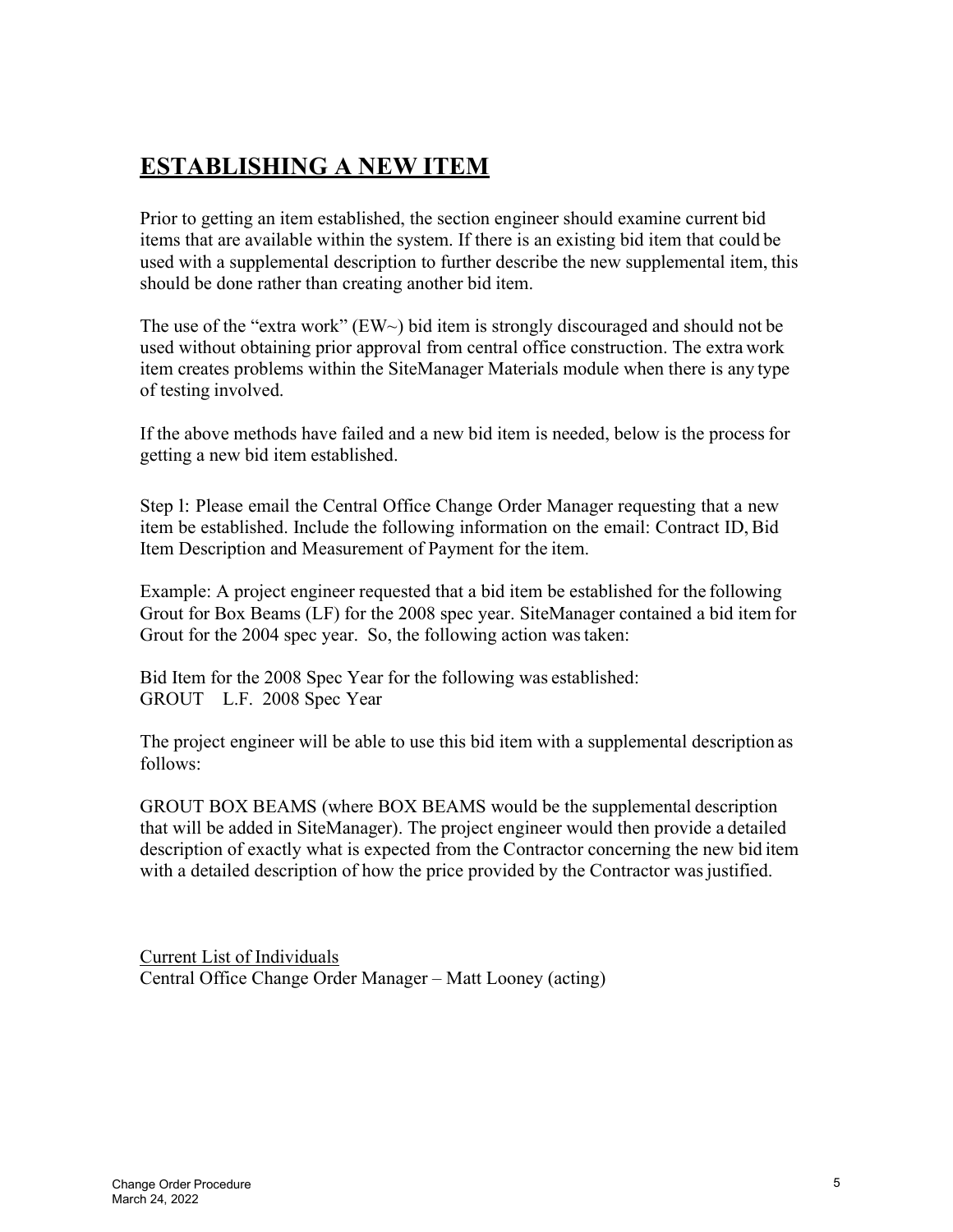| Standard        | Standard KYTC text listed in SiteManager.                                                                                                                                                                                                      |
|-----------------|------------------------------------------------------------------------------------------------------------------------------------------------------------------------------------------------------------------------------------------------|
| Explanation No. |                                                                                                                                                                                                                                                |
|                 | Asphalt Lot Pay Adjustments according to Standard Specifications                                                                                                                                                                               |
| $\overline{2}$  | Ride Quality Adjustment.                                                                                                                                                                                                                       |
| 3               | Fuel and Asphalt Adjustments.                                                                                                                                                                                                                  |
| $\overline{4}$  | Contract Omission - Extra Work is required as a result of a Contract Omission.                                                                                                                                                                 |
| 5               | Utility Issue - Extra Work is required as a result of a Utility Issue                                                                                                                                                                          |
| 6               | Contract Item Overrun - Extra Work is required as a result of a Contract Item Overrun.                                                                                                                                                         |
| $\tau$          | Geotechnical Issues - Extra Work is required as a result of Geotechnical Issues.                                                                                                                                                               |
| $\,8\,$         | Owner Induced Enhancement - Extra Work is required to improve or enhance the project.                                                                                                                                                          |
| 9               | Environmental Issues – Extra Work is required to comply with environmental laws and specifications.                                                                                                                                            |
| 10              | Contract Incentive – The Project Proposal requires the Contractor to be compensated by the Department for the                                                                                                                                  |
|                 | agreed upon prescribed Incentive                                                                                                                                                                                                               |
| 11              | Project renewal for the su                                                                                                                                                                                                                     |
| 12              | Accounting Adjustment.                                                                                                                                                                                                                         |
| 13              | Value Engineering Proposal.                                                                                                                                                                                                                    |
| 14              | Cost is less than or equal to 110% of the average unit bid price.                                                                                                                                                                              |
| 15              | Itemized cost breakdown supplied by the contractor including equipment, labor materials, and time needed to                                                                                                                                    |
|                 | perform proposed work.                                                                                                                                                                                                                         |
| 16              | Cost comparison to the competitive bid contracts in an area or district for items similar to scope of work.                                                                                                                                    |
| 17              | Item special in nature, unit price/cost justified by the Contractor.                                                                                                                                                                           |
| 18              | Cost Plus Worksheets (Documentation for cost plus worksheet attached to the change order as supplemental data.)                                                                                                                                |
| 19              | Formal Partnering.                                                                                                                                                                                                                             |
| 20              | Contract Item underrun.                                                                                                                                                                                                                        |
| 21              | Claim Settlement.                                                                                                                                                                                                                              |
| 22              | Steel Price Adjustment                                                                                                                                                                                                                         |
| 23              | Liquidated Damages                                                                                                                                                                                                                             |
| 24              | Specification/Special Note Change                                                                                                                                                                                                              |
| 25              | Non-Specification Material to Remain in Place                                                                                                                                                                                                  |
| 26              | Incorrect Project Wage Rates were included in the contract when let. This item is to reimburse the contractor the                                                                                                                              |
|                 | difference between wage rates as bid and the correct wage rates that should have been included in the contract.                                                                                                                                |
| 27              | This item shall include all labor, equipment, materials and overhead necessary to complete this item of work.                                                                                                                                  |
| 28              | Milling Reimbursement                                                                                                                                                                                                                          |
| 29              | Non-Participating Item                                                                                                                                                                                                                         |
| 30              | The Fuel and Asphalt Adjustments difference between supplemental specification Section 109.07 from 1/1/06 and                                                                                                                                  |
|                 | standard specification Section 109.07 of applicable specification book will be non-participating Federal Funds                                                                                                                                 |
| 31              | Right-Of-Way Issue-Extra work is required as a result of right-of-way issues.                                                                                                                                                                  |
| 32              | Plan/Proposal Error-Extra work is required due to an error in the contract plans and/or proposal.                                                                                                                                              |
| 33              | Contract Time is Unaffected.                                                                                                                                                                                                                   |
| 34              | Pricing established as per Specification 104.02.02 (Overrun and Underrun Formulas).                                                                                                                                                            |
| 35              | New item or change in quantity required as part of Construction Revision.                                                                                                                                                                      |
| 36              | Contractor shall use Non-Tracking Tack on this contract in lieu of the standard Asphalt Material for Tack. All                                                                                                                                 |
|                 | provisions of the current version of the SPECIAL NOTE FOR NON-TRACKING TACK COAT shall apply. Unit                                                                                                                                             |
|                 | pricing reflects a zero net increase in cost to the Department.                                                                                                                                                                                |
| 37              | Contractor shall use standard Asphalt Material for Tack on this contract in lieu of Asphalt Material for Tack Non-<br>Tracking. All provisions of the current version of the Standard Specifications shall apply. Unit pricing reflects a zero |
|                 | net increase in cost to the Department.                                                                                                                                                                                                        |
| 40              | Fuel and asphalt adjustment will be calculated using 1/1/06 Supplemental to the Standard Specification for Section                                                                                                                             |
|                 | 109.07 Price Adjustments for work performed after 7/1/05 per 5/1/06 memo.                                                                                                                                                                      |
| 50              | Contract renewal as agreed upon in the current contract for the subsequent calendar year. All provisions of the                                                                                                                                |
|                 | original contract will apply to this renewal.                                                                                                                                                                                                  |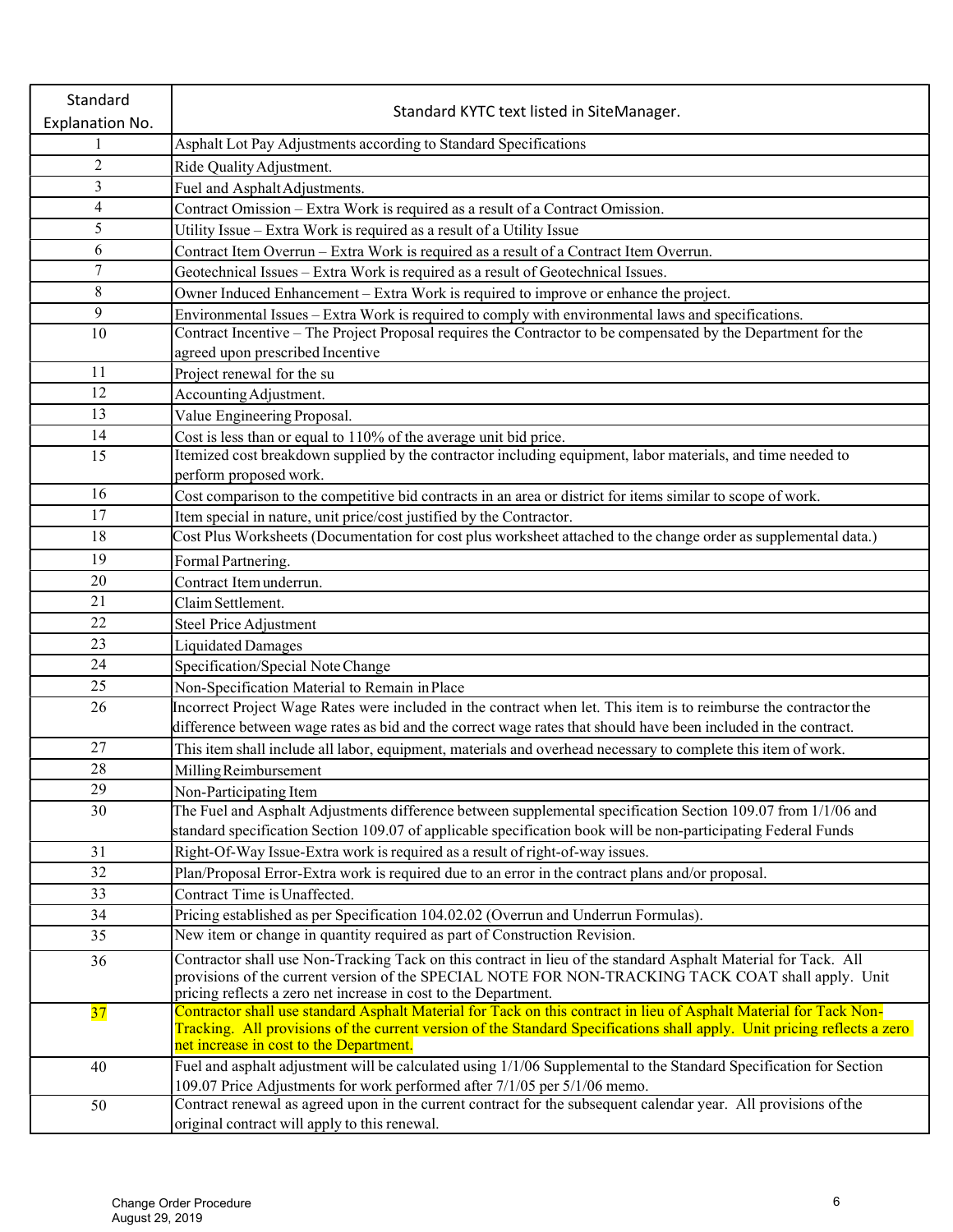# Examples of Time Adjustment Explanations

| 1                       | Contract Time is Unaffected.                                                                                                     |
|-------------------------|----------------------------------------------------------------------------------------------------------------------------------|
|                         | <b>Working Days Contract</b>                                                                                                     |
| 2                       | Extend Working Days from _______ as Specified in the contract to _______.<br>"A Net Increase of____Working Days."                |
| 3 <sup>1</sup>          | Extend Working Days from_______ as Specified in Change Order_____ to                                                             |
|                         | Calendar Day Contract                                                                                                            |
| $\overline{\mathbf{4}}$ | Extend Calendar Days from ________ as Specified in the contract to _______.<br>"A Net Increase of_____Calendar Days."            |
| 5 <sup>5</sup>          | Extend Calendar Days from________ as Specified in Change Order_______ to                                                         |
|                         | <b>Specified Completion Date Contract</b>                                                                                        |
| 6                       | Change the Specified Date of Completion from_____as Specified in the<br>contract to _____. "A Net Increase of _____Days."        |
| 7                       | Change the Specified Date of Completion from _______ as Specified in<br>Change Order____to______. "A Net Increase of______Days." |